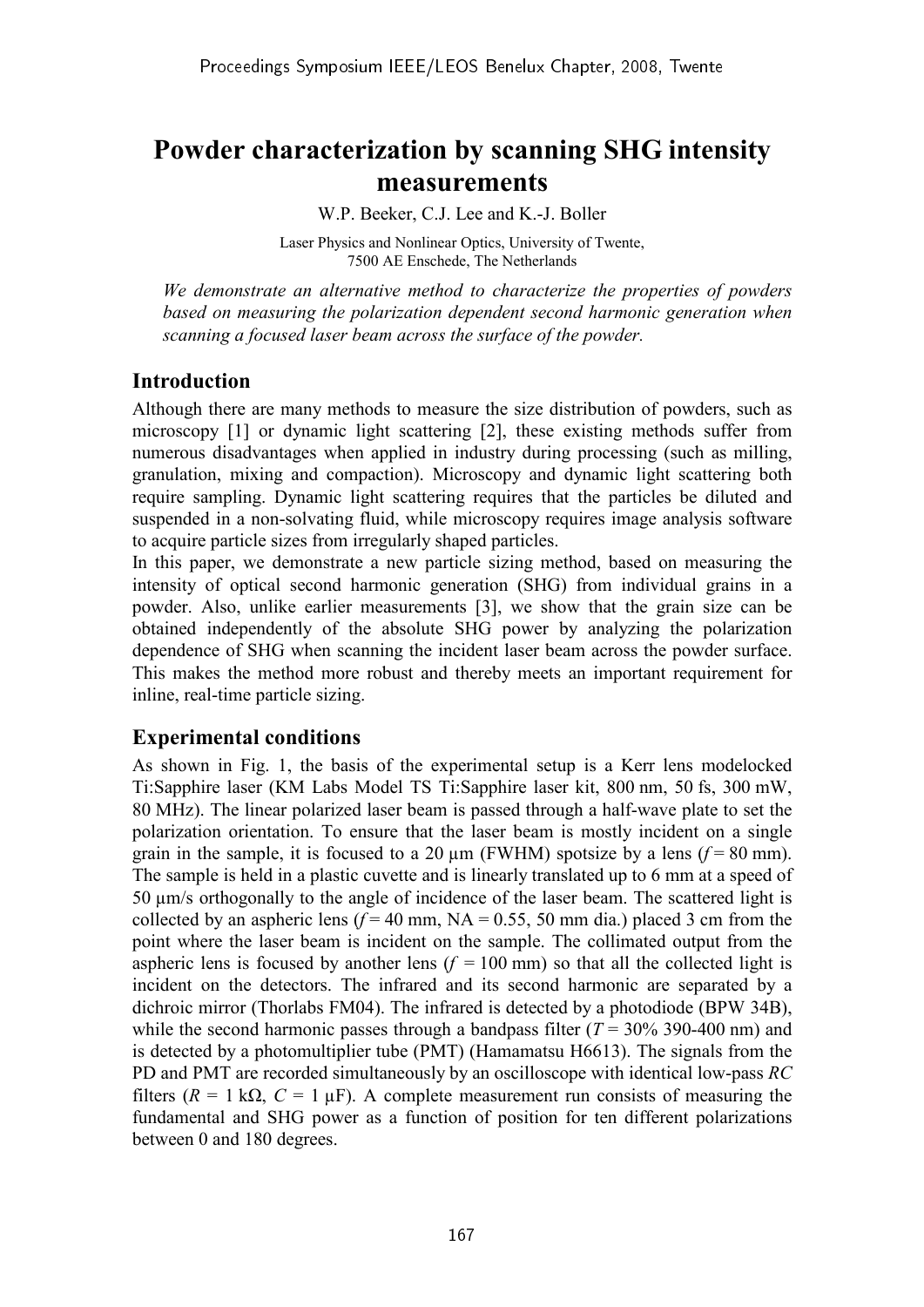



*Fig. 1: Overview of the experimental setup. Fig. 2: Microscope picture of a single* 

*grain of α-lactose with a longest-axis width of 400 µm.* 

The samples consisted of  $\alpha$ -lactose powder (obtained from the Faculty of Pharmacy, Helsinki University), sieved (Endecotts 150, 106, 72) into five particle size ranges:  $<$  45  $\mu$ m, 45-71  $\mu$ m, 71-105  $\mu$ m, 105-150  $\mu$ m, and 150-180  $\mu$ m. In addition, measurements on a single grain (shown in Fig. 2), affixed to a piece of transparent tape, were also carried out.

## **Results**

Fig. 3a shows the power of the SHG and fundamental for a single grain, summed over all polarizations and normalized. The width of the peak of the fundamental light is 500 µm, which is about 25% larger than the grain size, as revealed by microscopy. In contrast, the SHG signal shows two large peaks rather than one. Since such a signal could be erroneously interpreted as two small grains, rather than a single large grain, we investigated the polarization dependence to determine the extent of the grains independently of the SHG power.

Indeed, the measurements showed that the SHG power from a single grain varies sinusoidally with the polarization angle, however, the absolute angle at which the maximum SHG is obtained depends on the relative angle of the grain *and* the polarization. By measuring the SHG power as a function of polarization, the sinusoid can be extracted (by fitting) and the grain boundaries can be found by searching for phase-slips. This is illustrated in Fig. 3b, where the phase of the fitted sinusoid is plotted as a function of position. Note that the phase is constant over the entire range between both SHG power peaks, indicating that this is indeed a single grain. Furthermore, the absolute distance over which the phase remains constant is  $400 \mu m$ , in excellent agreement with microscope results.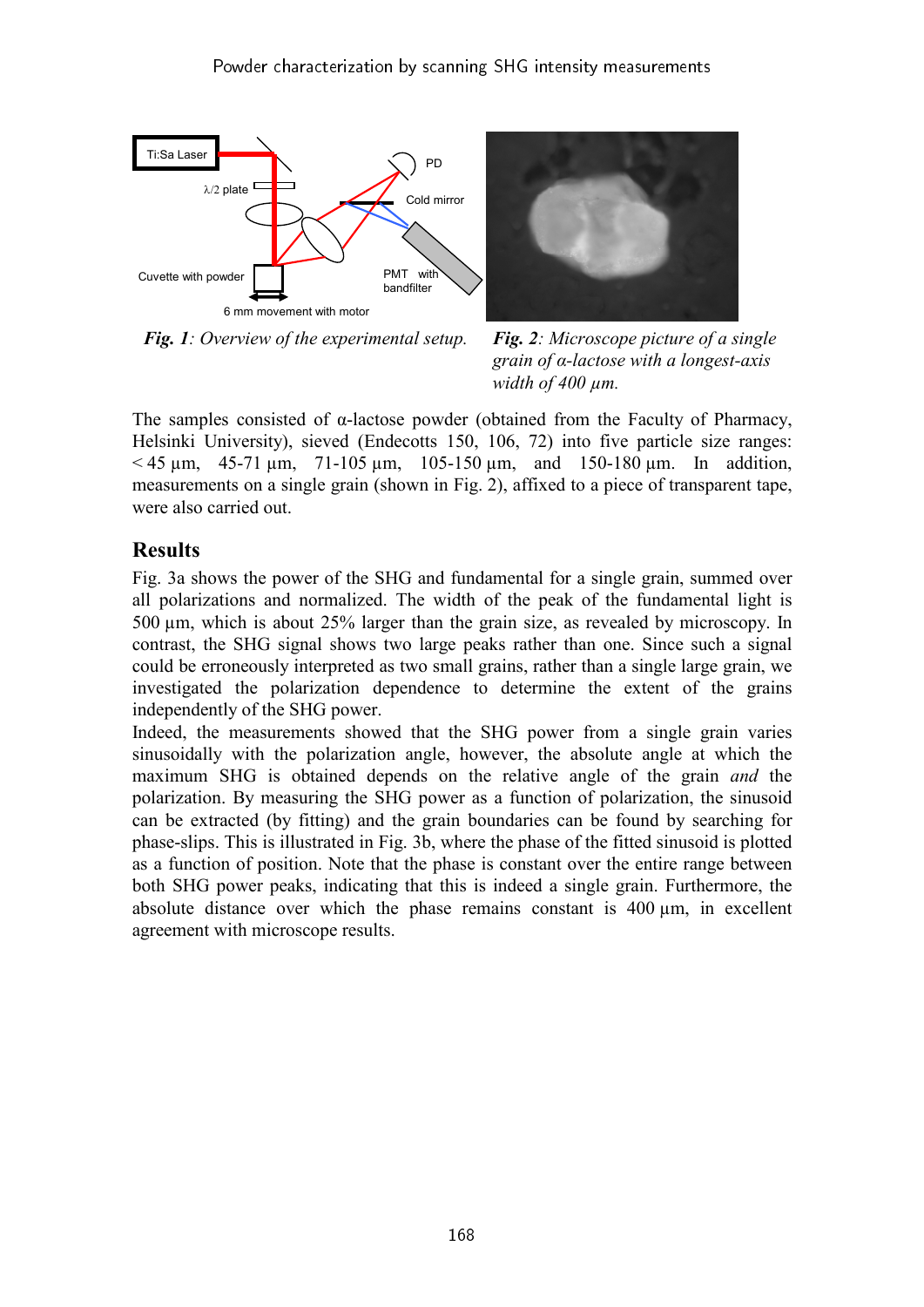

*Fig 3a: Recorded fundamental (gray) and SHG (black) powers as a function of position across a single grain of α-lactose, summed over all polarizations and normalized. 3b. Fitted phase (in rad.) of the sinusoid for the SHG power's polarization dependence as a function of position. 3c. Amplitude of the fitted sinusoid.*

This technique can also be applied to powdered samples. Fig. 4a shows the scattered pump light and SHG power fluctuations as a function of position over a 2 mm scan across powder samples with  $\leq 45$  µm and 71-105 µm size ranges. Although there are features in these traces, it is difficult to relate the power fluctuations back to a particle size distribution because one must either fit functions, such as a Gaussian, to the peaks or set a threshold, and there is no objective way to distinguish between one large irregular particle and two smaller ones that are partially stacked upon each other.



*Fig. 4a: Fundamental light (grey) and SHG (black) power as a function of position for powders with grains < 45 µm (a) and 71-105 µm (b).*

On the other hand, the polarization dependence shows a distinct sinsusoidal pattern with phase dislocations as a function of position (see Fig 5a). Analysis of the distance between phase dislocations reveals the boundaries of each grain in the scan, as shown in Fig 5b. A histogram of the resulting particle sizes is shown in Fig. 5c, indicating that the polarization dependent SHG is a good mechanism for measuring particle size. Fig. 5d compares the average particle size distribution with that obtained from microscopy. We found that the particle size ranges agree well with each other, though they differ substantially from the range one might expect from the sieve mesh sizes.